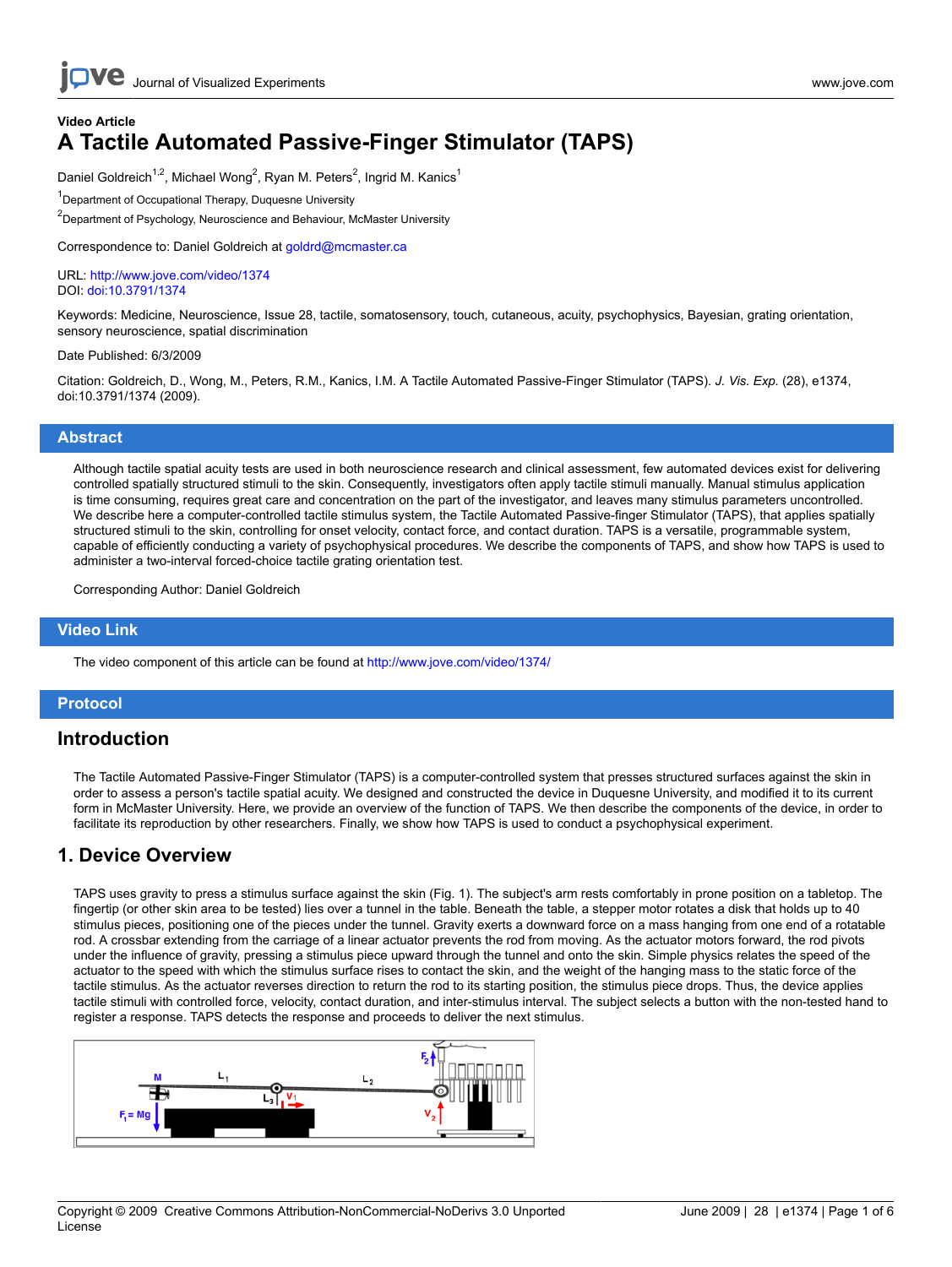Figure 1. The Physics of TAPS. TAPS controls both the onset velocity and the steady-state force of the stimulus.

Onset velocity: As the crossbar from the linear actuator (red) moves to the right with velocity  $V_1$ , the left end of the rotating rod drops under the influence of gravity; the right end of the rod therefore presses a stimulus piece upwards towards the finger with velocity  $V_2 = V_1 (L_2 / L_3)$ . Since  $V_1$ is under computer control,  $V_2$  may be set to any value desired by the investigator.

Force: Gravity exerts a downward force, F<sub>1</sub> = Mg, on the mass M (where g = 9.8 m/s<sup>2</sup>). This causes the stimulus piece to press against the finger with an upward force, F<sub>2</sub>. For a massless rod, F<sub>2</sub> = F<sub>1</sub> (L<sub>1</sub> / L<sub>2</sub>). Since the rod is not in fact massless, F<sub>2</sub> is determined empirically, by measurement with a force sensor. To make fine adjustments to  $F_2$ , the investigator can change the position of M along the rod.  $F_2$  increases slightly as M is moved to the left (increasing L<sub>1</sub>), and decreases slightly as M is moved to the right (decreasing L<sub>1</sub>). To make larger adjustments to  $F<sub>2</sub>$ , the mass can be changed.

# **2. Components and Details of Device Function**

### **i. Moving Parts**

TAPS uses two stepper motors, one to drive the carriage of the linear actuator, and another to rotate the disk containing the stimulus pieces. These two motors control all of TAPS' moving parts. These parts lie on a lower table that is mechanically uncoupled from the upper table on which the subject's arm rests. Because the two tables are uncoupled, vibrations caused by the motors do not transfer to the skin. The tables are carefully aligned so that the tunnel through the upper table lies directly above the stimulus piece contacted by the rotating rod.

We machined 40 square slots around the circumference of the rotating disk, to accommodate the stimulus pieces. We constructed stimulus pieces from round plastic rods, machining the rods to have square shafts that fit into the slots of the disk. This ensures that the pieces do not rotate within their slots as the disk spins. We cut the stimulus surfaces into the round faces of the pieces.

When the actuator carriage motors forward, the end of the rotating rod opposite the hanging mass rises to contact the bottom of the selected stimulus piece. Because the rod describes an arc as it swings upwards, it is fit with a lightweight plastic bearing wheel to eliminate friction with the bottom of the stimulus piece. This plastic wheel rotates slightly as it pushes the stimulus piece upward; without the plastic wheel, the end of the rod would pull the base of the piece slightly laterally (towards the left in Fig. 1), causing the piece to jam within the tunnel through the upper table. To further ensure a smooth upward trajectory of the piece, the tunnel is fit with a plastic collar that is beveled to direct the piece towards the center of the tunnel as the piece rises.

### **ii. Sensors**

TAPS makes use of six sensors to ensure proper functioning: two home sensors, three limit sensors, and a force sensor.

The actuator and disk home sensors signal to the computer that the actuator carriage and the disk are in their desired initial positions at the start of an experiment. The actuator home sensor is a Hall-effect sensor; the disk home sensor is a U-shaped photoelectric sensor, activated when a piece of stiff paper glued to the disk rim breaks the infrared sensor beam. When the disk is in home position, a particular slot is aligned directly under the tunnel in the upper table. All subsequent disk movement calculations are made relative to this known starting position.

The three limit sensors serve as safety features in case of malfunction. To prevent runaway movement of the actuator carriage in the unlikely event of a control malfunction, the actuator is fit with forward and reverse limit sensors (Hall-effect sensors). If activated, these cut power to the actuator. To prevent disk movement in the event that a stimulus piece becomes stuck in the tunnel, an infrared retro-reflective sensor is attached to the underside surface of the upper table. A piece that is elevated sufficiently to enter the tunnel breaks the infrared beam cast by this sensor, and blocks command voltages from reaching the disk stepper motor.

The sixth and final sensor is a force sensor that rests gently on the subject's fingernail (Fig. 2). This sensor detects downward (into the tunnel), backward or forward finger movement. The program discards trials in which movement occurred. Because the sensor is attached to a rigid arm, it additionally prevents the finger from moving passively upwards upon contact with the rising piece. Since we use TAPS to test passive (finger stationary) tactile spatial acuity, the force sensor is a crucial element. As a final precaution against finger movement, we place plastic barriers gently against the sides of the finger to prevent lateral movements.

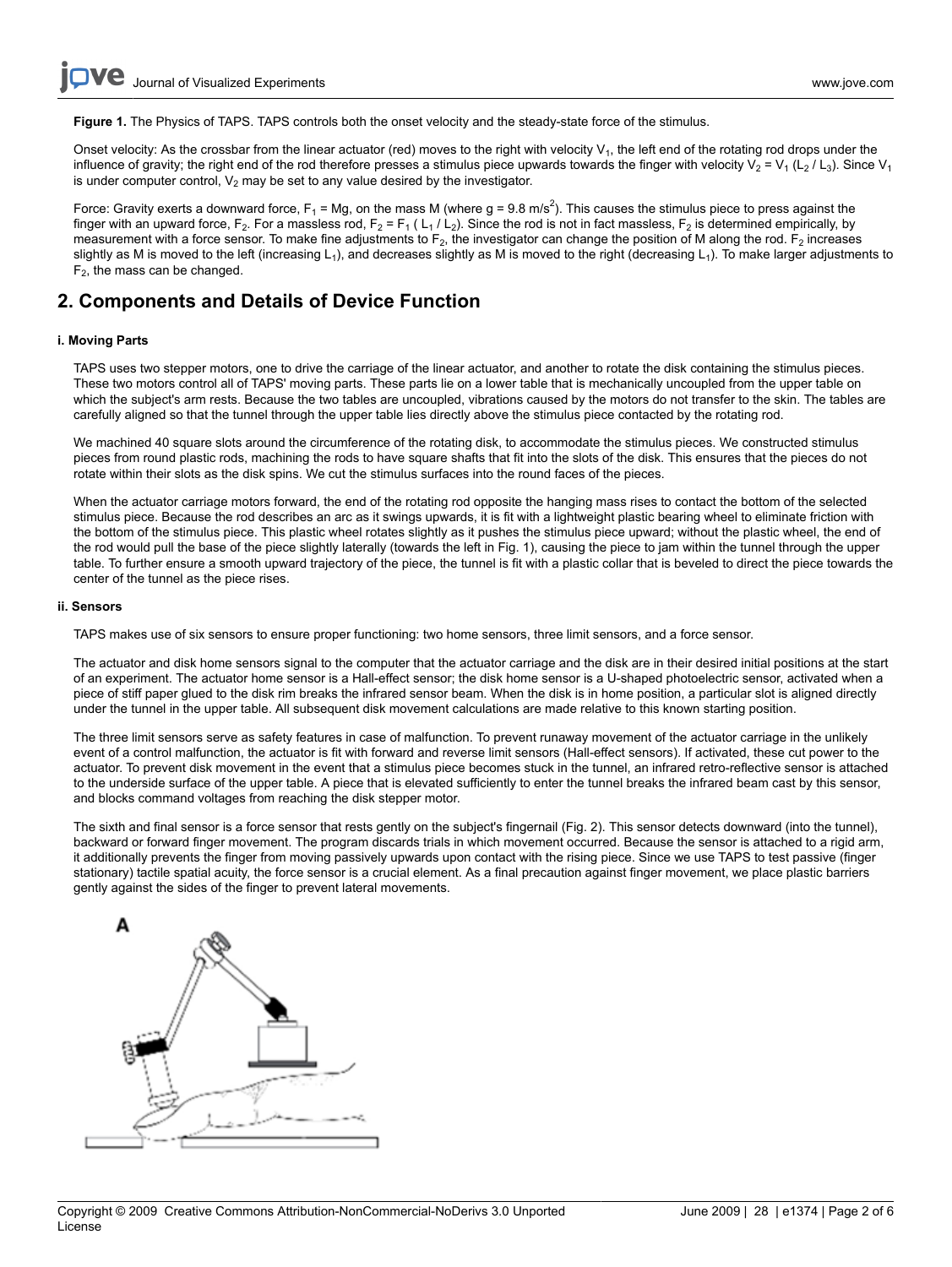# Journal of Visualized [Experiments](http://www.jove.com) [www.jove.com](http://www.jove.com)



**Figure 2.** Force Sensor to detect finger movement. **A.** The force sensor presses at 90-deg to the surface of the fingernail, near the cuticle, with a force between 50 and 80 grams. **B.** Example force sensor trace showing one second preceding contact of the stimulus piece with the finger, followed by one second of maintained contact with the stationary finger. Note that, upon contact (time = 0), the force of the stimulus piece from below pushes the finger more firmly up against the sensor (rising slope in force trace). **C.** If the subject attempts to move the finger downward to better feel the stimulus surface, then the force between the fingernail and the sensor diminishes (arrow). The sensor also registers force fluctuations if the subject moves the finger backwards or forwards. TAPS is programmed to discard any trials in which the force of contact between the sensor and the fingernail fluctuates by more than a threshold amount (e.g., 20 grams) while the skin is in contact with the stimulus surface. Using a computer-generated voice, TAPS can optionally warn the subject that movement was detected.

### **iii. Vibration and Sound Damping**

TAPS' stepper motors produce vibration, and this in turn causes sound. Both vibration and sound are undesirable. Vibration, if transmitted to the skin, could interfere with the subject's ability to perform the tactile task. Over time, vibration could also cause mechanical instability in TAPS' components. Sound could distract the subject. For these reasons, we have taken measures to reduce both vibration and sound, and to prevent any vibration from reaching the subject.

Most importantly, the lower and upper tables do not contact one another. They are connected only in the sense that they both contact the floor. Hence, vibration from the motors, which rest on the lower table, is not transmitted to the subject's arm, which rests on the upper table. Additionally, vibration and sound are reduced as follows: a fiberglass curtain enclosing the lower table muffles device sound; PVC/fiber reinforced anti-vibration pads sandwiched between the actuator and its base absorb some of the actuator-produced vibration; the actuator base sits on four rubber cylindrical sandwich mounts that serve to further dampen vibration; the disk stepper motor base also sits on rubber mounts (syringe plunger rubber); and silicone O-rings surround the shafts of the stimulus pieces, reducing clatter as the disk turns.

### **iv. Stimulus Pieces**

TAPS uses modified half-inch diameter rods to press spatially structured surfaces against the skin (Fig. 3). The rods are machined to have square shafts. The round faces of the rods contain the stimulus surfaces; the square shafts of the rods fit into the 40 square slots around the circumference of the rotating disk, ensuring that the stimulus surfaces maintain their proper orientations as the disk spins.

Any stimulus surfaces may be machined into the rod faces. We have used TAPS mainly to apply square wave gratings (i.e., parallel ridges and grooves). To create these, we started with 0.5" diameter Delrin plastic cylindrical rods, 3" long. Using a Sherline milling machine, we cut the rods to 2.75" long, with 2" long square-cross-section shafts (8.7 x 8.7 mm), and a 0.75"-long, 12.74 mm diameter round cylindrical head. We then milled grooves in the round face to create the stimulus surfaces. Each stimulus surface has equal ridge and groove widths. We made pieces with groove widths ranging from 0.25 to 3.10 mm in 0.15 mm increments. We made two identical stimulus pieces for each of these 20 groove widths, resulting in 40 pieces total. We then inserted the pieces into the square slots of the disk such that each groove width was represented in both the vertical (parallel to long axis of the finger) and horizontal (transverse to the long axis of the finger) orientation.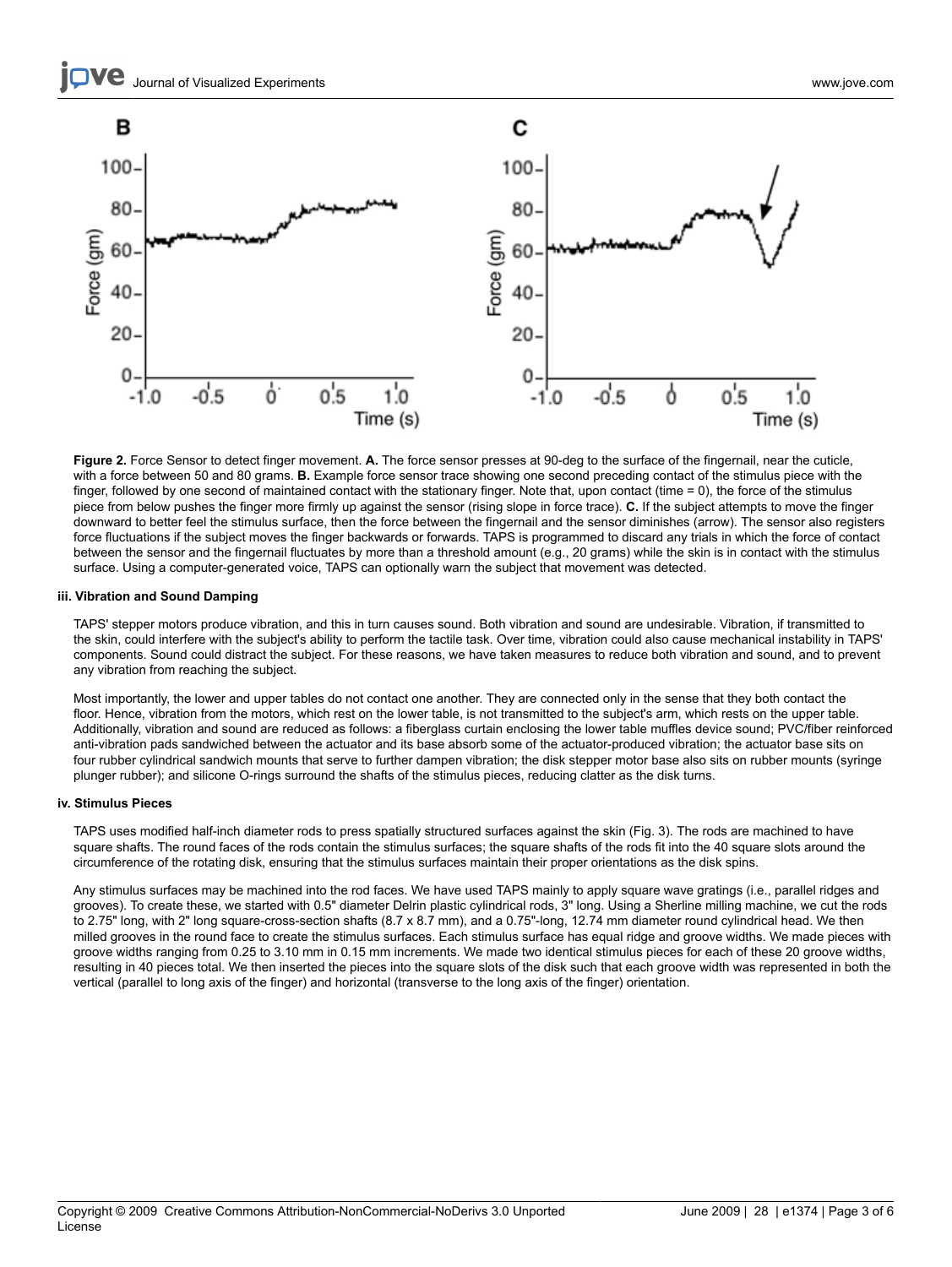

**Figure 3.** Stimulus piece. Each stimulus surface is milled into the face of a 0.5-inch diameter Delrin rod. The base of the rod is cut to have a square cross section, allowing it to fit into the square cutouts in the rotating disk. The surface of the piece shown is a square-wave grating, with parallel grooves and ridges of equal width.

### **v. Computer Control**

TAPS is a fully automated, computer-controlled system. Many computer hardware and software configurations could be used to control the device. We currently use a Macintosh G3 running LabVIEW 6.1 (National Instruments). The computer communicates via a motor controller board with a stepper motor driver to command the actuator and disk motors, and to read the home sensors and limit switches. A PCI data acquisition board reads the force sensor and subject response buttons.

### **vi. Force and Timing Limitations**

Force range: We have used TAPS to deliver stimuli with forces ranging from 10 to 50 grams. We suspect that friction in the components would impede the delivery of stimuli at forces under about 5 grams, and that some mechanical instability would arise for forces in excess of about 100 grams.

Inter-stimulus interval (ISI): The distance between the stimulus surfaces and the finger, and the stable speeds of the linear actuator and disk stepper motor, together set a lower limit on the ISI that the device can achieve. We estimate this limit at about 1.5 seconds. Thus, the device is not appropriate for applications such as masking experiments, which require sub-second ISI.

# **3. Conducting an Experiment**

Here we describe one protocol for which TAPS can be used: a two-interval forced-choice (2-IFC) grating orientation task (GOT) with Bayesian adaptive tracking. TAPS can be programmed for many other psychophysical protocols as well. We have used it previously to conduct 2-IFC experiments with staircase tracking<sup>1,2</sup> and with the method of constant stimuli. Of course, it is able to conduct yes/no procedures as well as 2-IFC.

For the 2-IFC GOT task, we use square wave gratings that contact the distal pad of the finger with 4 cm/sec onset velocity, 50 gm contact force, and 1 sec contact duration. Each trial consists of two sequential stimulus presentations (ISI: 2 sec) with gratings of identical groove width, but differing 90-deg in orientation. In one presentation, the grooves are aligned vertically (parallel), and in the other, horizontally (transverse), to the long axis of the finger. Stimulus order is chosen randomly by the computer program. The subject indicates whether the horizontal orientation occurred in the first or second interval, by pressing one of two buttons with the non-tested hand. A Bayesian adaptive method adjusts groove width from trial to trial.

We programmed TAPS with a modified version of the psi (Ψ) method, a Bayesian adaptive algorithm<sup>3</sup>. This method has several advantages over conventional adaptive methods, such as staircase methods. First, the psi method estimates not just a single point on the psychometric function (e.g., the 71% threshold estimated by a 2-down 1-up staircase), but the entire psychometric function. Second, the method yields Bayesian posterior probability distributions (and thereby confidence intervals) for the parameters of the psychometric function. Finally, the method is efficient. It holds in memory many thousands of possible psychometric function shapes, and updates the posterior probability of each function after each response. It then uses an expected entropy minimization procedure to choose the next stimulus; that is, it chooses the stimulus on each trial that is expected to maximize the information gain.

Following Kontsevich and Tyler<sup>3</sup>, we modeled d-prime as a power function of stimulus level, and each subject's psychometric function – P<sub>c</sub>(x), the probability of a correct response as a function of stimulus level, x – as a mixture of a cumulative normal (probit) function and a lapse rate term:

$$
d' = \left(\frac{x}{a}\right)^t
$$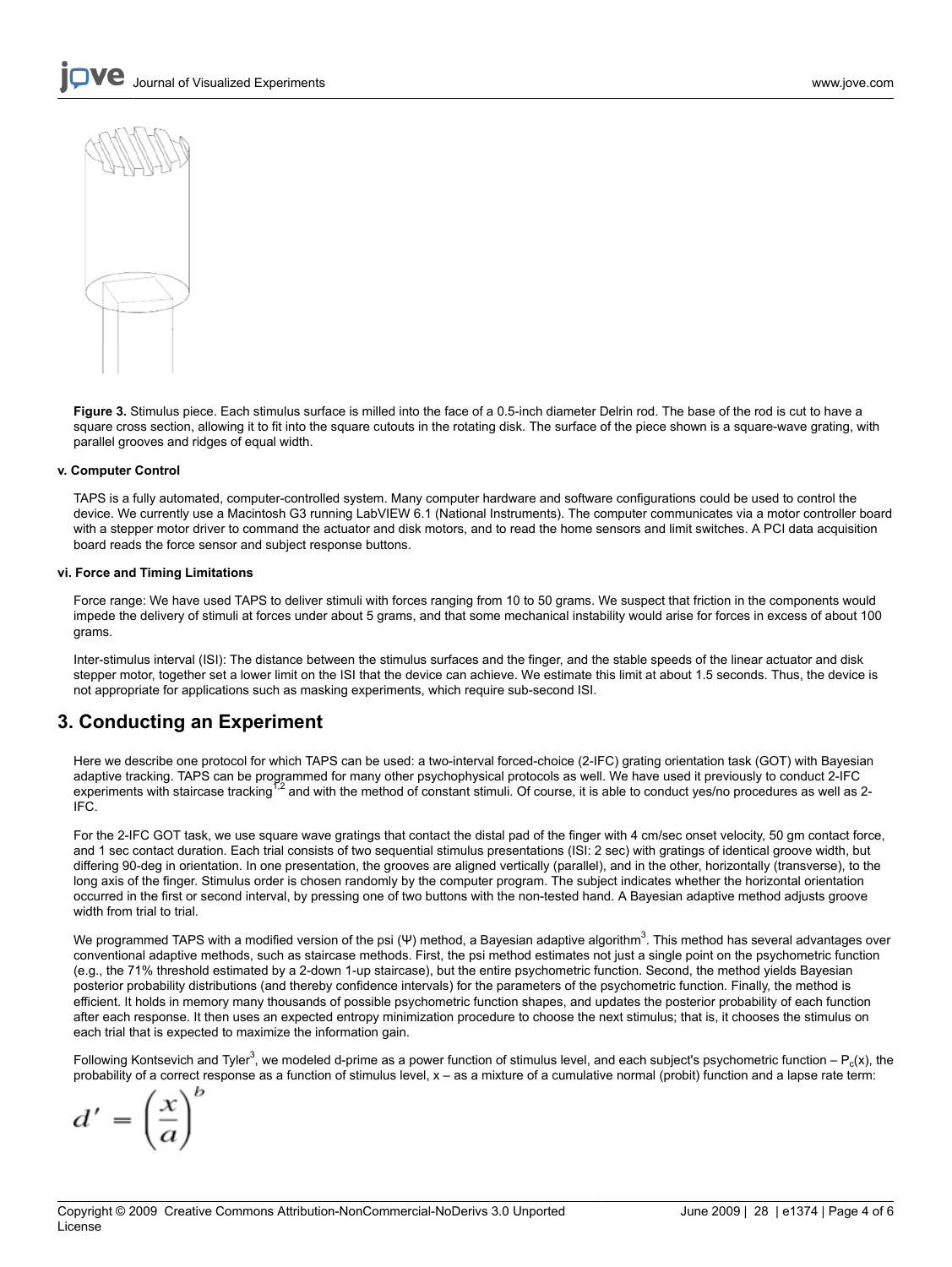$$
P_c(x) = \frac{\delta}{2} + (1 - \delta) \frac{1}{\sqrt{2\pi}} \int_{-\infty}^{d/\sqrt{2}} \exp\left(-\frac{y^2}{2}\right) dy
$$

Here, *a* is the threshold (stimulus level corresponding to 76% correct response probability, d-prime = 1), and *b* is the slope, of the subject's psychometric function.

We modified the Ψ algorithm by treating the lapse rate (delta) as a parameter of unknown value, and by calculating a "guessing Bayes factor" after each trial:

$$
B_{12} = \frac{P(D \mid chance)}{P(D \mid (a,b,\delta)^*)}
$$

This Bayes factor is a likelihood ratio that compares the probability of the data under hypothesis 1, that the subject is guessing, to the probability of the data under hypothesis 2, that the subject has a psychometric function. The numerator is the probability of the subject's data, D (correct and incorrect responses at each of the groove widths presented) given that the subject is simply guessing (50% probability correct) on all trials up to and including the current trial. The denominator is the probability of the data given the algorithm's best estimate of the subject's psychometric function. In our experience, for most young subjects the Bayes factor rapidly approaches zero as the testing block progresses, indicating that the subject's performance conforms to a psychometric function. For some older subjects, the Bayes factor rises above one, indicating that the subject is unable to perform the task. TAPS can be programmed to terminate the testing block if the guessing Bayes factor has exceeded a threshold value after a specified number of trials.

## **4. Results**

Figure 4 shows an experimental block consisting of 40 trials from a 2-IFC GOT experiment. This 40-trial block consisted of 80 stimuli to the subject's right middle finger, with 1-second contact duration and 2-second ISI between contacts in a single trial. The subject's 76% correct threshold was 1.7 mm, as indicated by the mode of the posterior probability density function (PDF) for the threshold parameter (panel C). The 95% confidence interval for the subject's threshold parameter, indicated by the width of the posterior PDF, was 1.3 - 1.9 mm.



**Figure 4.** Results from a 2-interval forced-choice grating orientation task. **A.** An experimental block, consisting of 40 trials applied in this case to the right middle finger. The subject's correct (plus symbols) and incorrect (open circles) responses at different groove widths are plotted against trial number. A Bayesian adaptive method (see text) determined the sequence of groove widths to apply, based on the subject's performance. **B.** The best-fit psychometric function for this subject. **C.** Posterior probability density function for the subject's 76% correct groove width (psychometric function a-parameter, corresponding to d-prime = 1).

### **Discussion**

The controlled delivery of spatially structured mechanical stimuli poses challenges not faced in the delivery of visual or auditory stimuli, for which commercially available equipment (computer screens, audio speakers) may be used. For this reason, many tactile psychophysics experiments are still done using manual stimulus delivery.

The manual delivery of tactile stimuli is time consuming, and requires great care and concentration on the part of the investigator. For instance, Bleyenheuft et al.<sup>4</sup> report that "Manual application of approximately 1-2 mm of skin perpendicular deformation was used... the examiner was particularly attentive to avoid any shearing stress between the skin and the grating which could distort the measure..." Perhaps because manual